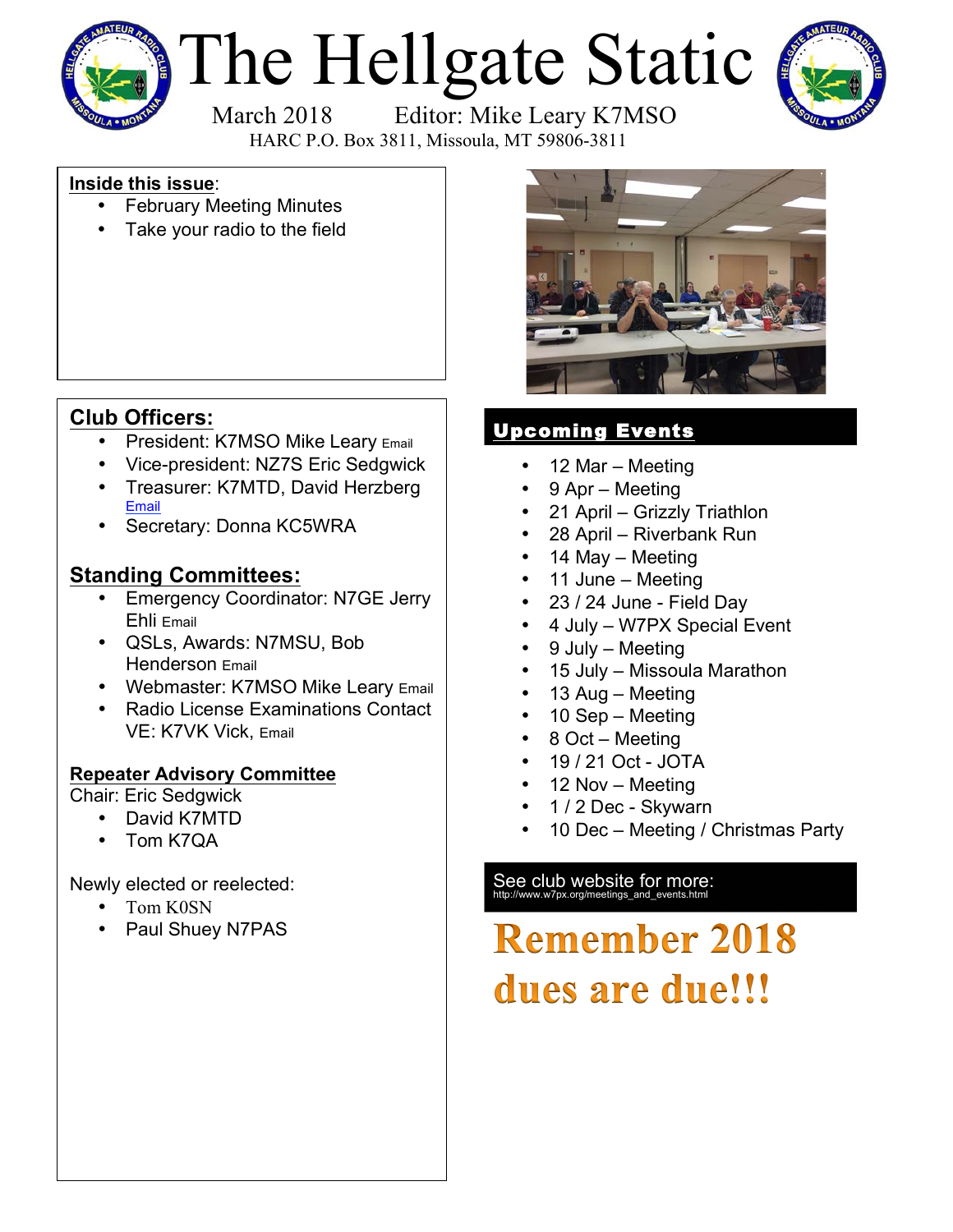# **February Meeting Minutes**

**Attendance:** Mike K7MSO, David Herzberg K7MTD, Eric NZ7S, Terry Cook KF7BQ, Jackie Harrington KC7RBC, Tom McGinley K7QA, Peter Kearns KG7BDD, Bryce Nordgren AF7RQ, Dick Walton W7XT, Jerry Ehli N7GE, Paul Shuey N7PAS, Bryce Rowe KI7LMV

#### **Approval of last meetings minutes:** Approved

**Approval of Treasurer's Report:** Approved

**Repeater Committee Report:** \$1,000 budget request for Thompson Falls Repeater. \$700 of this is for an rf isolator. Eric NZ7S may have found a used one we can use. More to follow.

**HF Committee Report:** club surplus equipment – Tom K7QA has the 101. The TS 520 is on Dick's bench.

**Recent Events:** We received a cordial reply from our ARRL Director. He received other letters with similar concerns. The ARRL board tabled all motions to modify the By-Laws until July. Additionally, the ARRL CEO, citing taxes, will resign. You can follow this on myarrlvoice.org.

**Upcoming Events:** The following events were approved for the club.

TOSRV and Ovando Gran Fondo are cancelled indefinitely.

- 21 April : Griz Triathlon
- 28 April: Riverbank Run
- $23 24$  June: Field Day
- 4 July: Special Event at the Fort
- 15 July: JOTA
- $-19-21$  Oct: JOTA
- $-1 2$  Dec: Skywarn
- 10 December: Christmas Party
- Trail Run: Bryce will get info

#### **Net Control Operators:**

Feb 14 – David K7MTD Feb 21 – Eric NZ7S Feb 28 – Paul N7PAS Mar 7 -- Donna KC5WRA

**January ARRL Board Meeting:** Dick W7XT presented on proposals to be brought before the ARRL board in its January meeting. Some items are cause for concern.

Motion made to have HF Committee draft letter expressing clubs alarm about these certain proposed policies to be considered by the ARRL board at their January meeting. Motion passed.

**Other business**: Dick W7XT suggested the club have a custodian for the club's equipment. It was pointed out that the club Constitution and By-Laws already assign this responsability to the Treasurer. David K7MTD is working on this now.

**Program**: Dick W7XT on traffic handling

#### **Adjournment**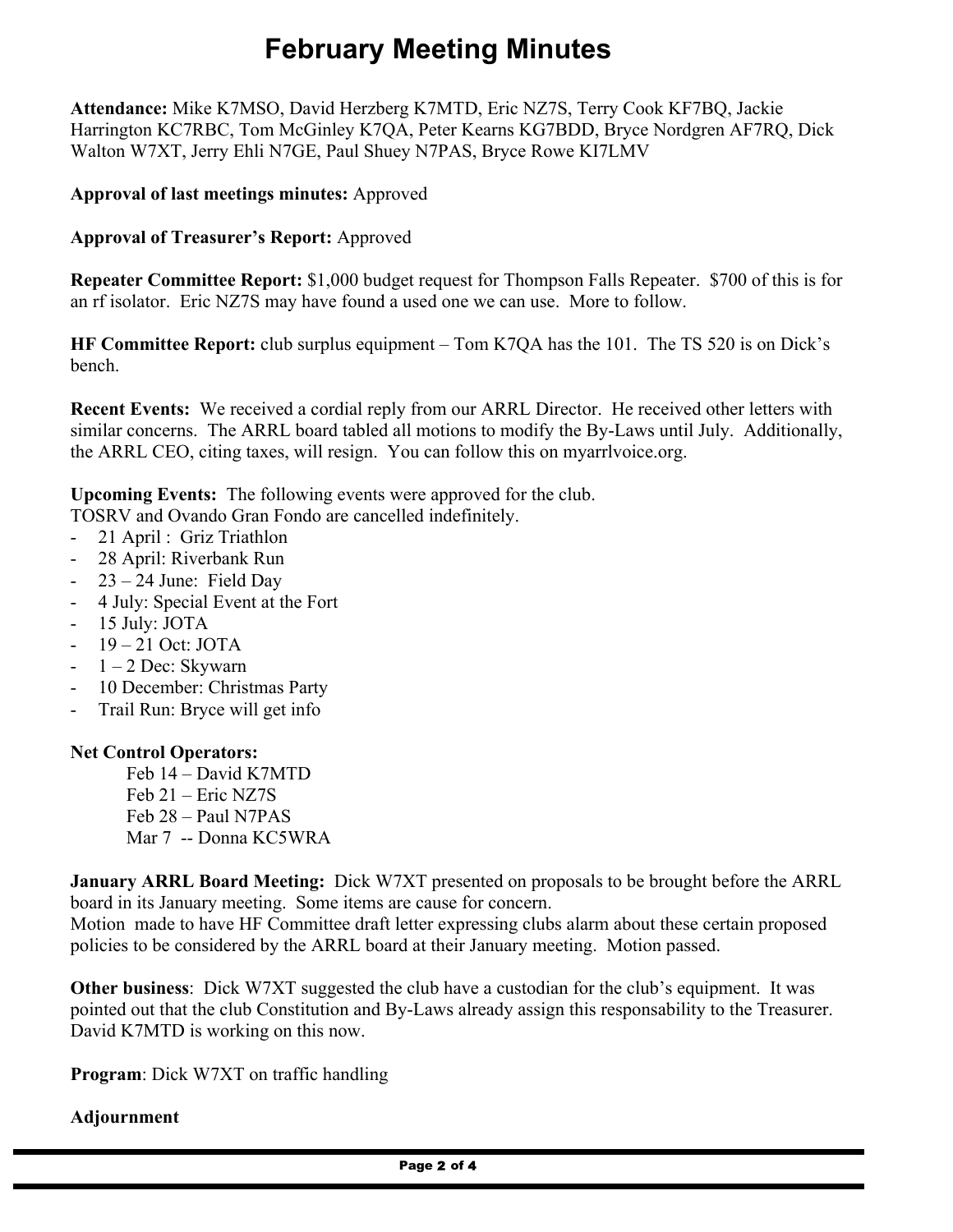#### **SPRING is coming – Take Your Radio to Field!**

from K7VK Vick

.

Spring is here and the snow is melting. Are you inching to get out into the mountains? It's a good time to get ready to take your radio to the field. *Summits on the Air* (SOTA) is a fun ham radio program specifically for portable operation. A short hike up Mount Jumbo, University Mountain or Blue Mountain with your radio offers a great view and fun radio time.

If you schedule your trip on the SOTAWatch2 page, http://www.sotawatch.org/, you are sure to have an HF pile up when you call CQ SOTA from a summit. If you have VHF, then it's good to announce your presence on the local repeater to 'drum up' contacts on a simplex frequency like 146.52 MHz. Better yet is to contact folks ahead of time announcing your trip plans. A good example might be the Wednesday night 2-meter net, 147.06 Mhz. For example, *'kx7xxx will be hiking to Mount Jumbo on March 24. Please talk to me on 146.52 MHz when I summit around 12:00 MDT.'* Remember you will get SOTA summit points for 'activating' and each radio operator making contact with you will get points for 'chasing'. Here are three recommended nearby summits:

#### **1 point:** Mount Jumbo W7M/LM-175

The City of Missoula's Mount Jumbo Park, is a popular hiking and dog walking area with miles of trails and a SOTA summit. Two trails, one from the north and one from the south access the Mount Jumbo summit.

The approach from the north is an easy hike. The summit has good grassland area to set up antennas and operate including a few nearby trees, 10-30' tall. Views of the surrounding valleys, upper Clarkfork, Missoula and Bitterroot are excellent. Low power VHF/UHF simplex communications with the Missoula area hams is easy. Cell phone coverage is good. Missoula Parks map: http://www.ci.missoula.mt.us/207/Maps

Note: this area is closed December 1 and reopens March 15 and later depending on elk and deer use.

#### **2 points:** University Mountain W7M/LM-145

University Mountain is within the Pattee Canyon Recreation Area managed by the US Forest Service. An exception is that the SOTA summit is within Montana State Trust Land and a State Land Recreational Use License is advised. This license is available from sporting goods stores where hunting and fishing licenses are sold or at Montana FWP or DNRC offices.

Access the summit by two trails or a 'closed to motor vehicles' road used for hiking, mountain biking or winter skiing. The shortest route begins at the top of Pattee Canyon. Views are excellent. There are lots of large trees and open areas to install antennas and get away from the communication facilities. Low power VHF/UHF simplex operations are easy with Missoula area hams. Cell coverage is good. Map:

https://www.fs.usda.gov/Internet/FSE\_DOCUMENTS/fseprd498473.pdf

#### **2 points:** Blue Mountain W7M/LM-121

This summer-active US Forest Service lookout is a popular hike, bike (mountain or motor) or horseback ride. Most times the final access road, 2 miles, is gated so a hike up this access road or a trail on the northside, approximately 1.25 miles reaches the summit. Follow the Blue Mountain road over 10 miles to reach the junction of the lookout road. The trail is approximately 800' farther up the main road, north. It is well defined and signed. The trail is on